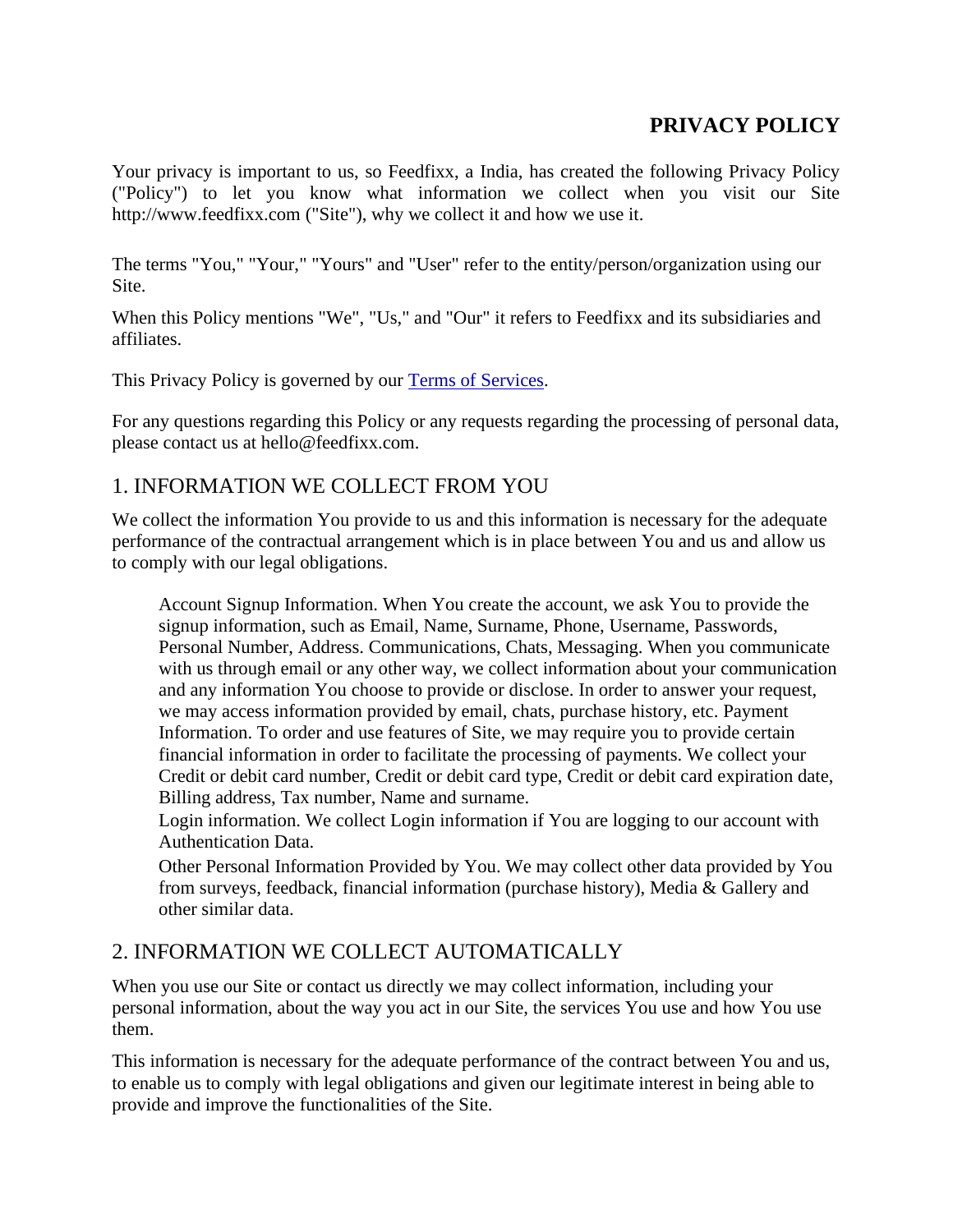Log data and Device information. We automatically collect log data and device information when you access and use the Site, even if you have not created an Account or logged in. That information includes, among other things: Internet protocol (IP) addresses, Browser type, Internet service provider (ISP), Referring/exit pages, Operating system, Date/time stamp, Clickstream data.

Tracking technologies and Cookies. We use Cookies, Tags, Phone model, Customer number, CI codes (click tracking). We also automatically collect information about device's operating system, .

Usage information. We use a tool called "Google Analytics" to collect information about your interactions

with the Site (what pages you visit, such as the pages or content you view, your searches for Listings,

bookings you have made, and other actions on the Site. In consequence, Google, Inc. plants a permanent

cookie on your web browser to identify you as a unique user the next time you visit this Site). For more

information please visit Google.

Publicly available personal Information.

#### 3. THE WAY WE USE YOUR INFORMATION

We process your information adhering to the general data processing principles.

We may use the information we collect through our Site for a number of reasons, including to:

to identify user to create trusted environment to stay connected to customize marketing to ensure data security and prevent fraud to comply with applicable laws to request feedback to provide support

We will normally collect personal information from you only where we have your consent to do so, where we need the personal information to perform a contract with you, or where the processing is in our legitimate business interests.

### 4. DIRECT MARKETING

We may use your provided contact details for direct marketing. These direct marketing offers, depending on your preferences, may be personalized taking into account any other information which you have provided to us (e.g. location, social media profile information, etc.) or we have collected or generated from other sources as described below.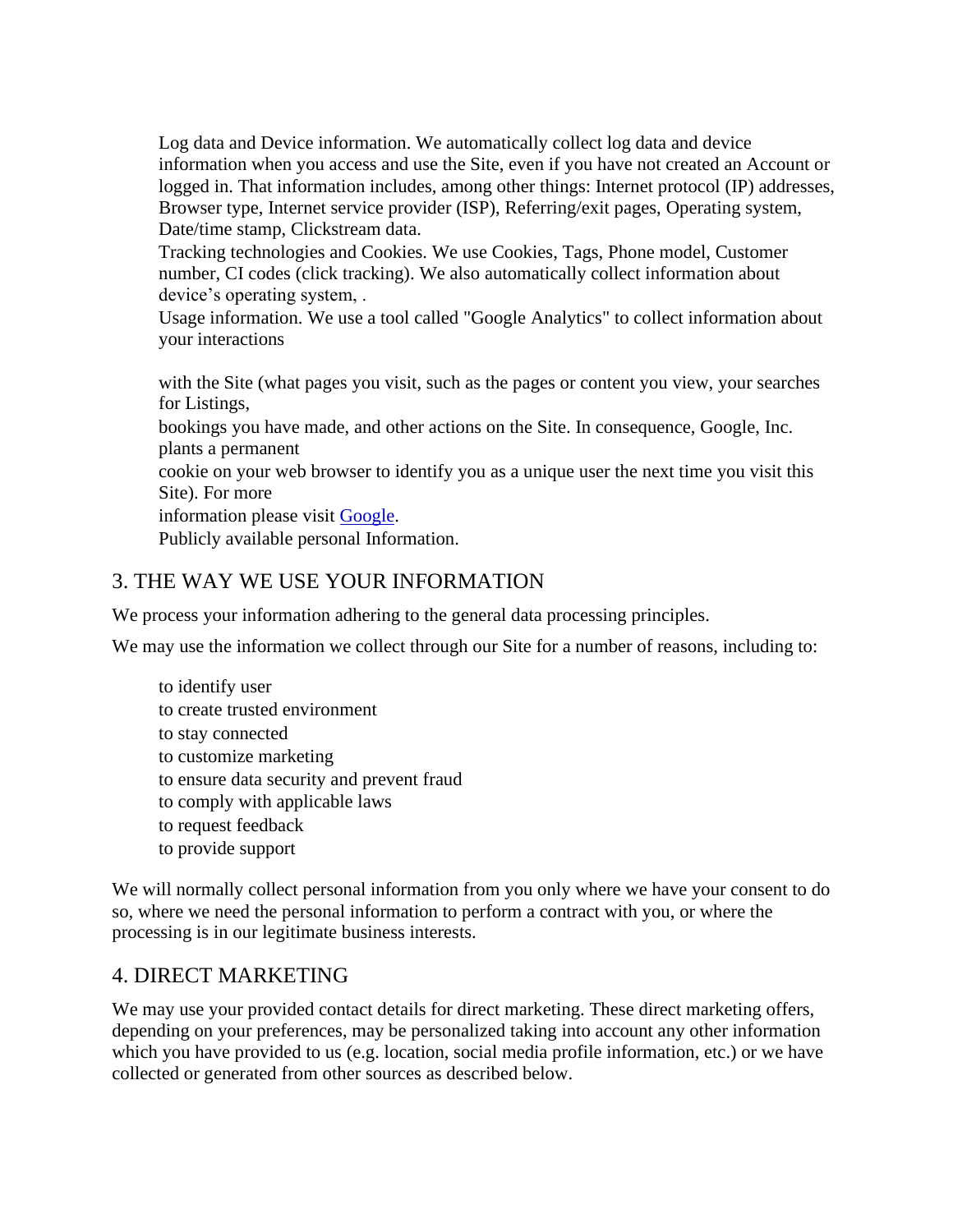If you wish to change the preferences and withdraw the consent for direct marketing, you may exercise such option at any time you wish by updating your preferences in your account.

If you wish to withdraw the consent for direct marketing, and refuse to receive information from us, you may exercise such option at any time you wish by following the instructions to unsubscribe in the received email.

If you wish to withdraw the consent for direct marketing, and refuse to receive information from us, you may exercise such option at any time you wish by sending an email to hello@feedfixx.com.

You are free to opt out of our newsletters at any time. You can do this by clicking on a link for that purpose at the bottom of our e-mail with the newsletters.

### 5. COOKIES

Cookies are small text files stored by your browser on your computer when you visit our Site. We use cookies to improve our Site and make it easier to use. Cookies permit us to recognize users and avoid repetitive requests for the same information.

Cookies from our Site cannot be read by other Sites. Most browsers will accept cookies unless you change your browser settings to refuse them.

Cookies we use on our Site:

Strictly necessary cookies - These cookies are required for the operation of our Site. They help us to show you the right information, customize your experience, and allow us to implement and maintain security features as well as to help us detect malicious activities. Without these cookies operation of the Website would be impossible or its functioning may be severely affected.

Functional cookies - These improve the functional performance of our Website and make it easier for you to use. These cookies remember the settings selected by the Visitors (for example, the settings of language and time zone). With the use of these cookies, the Visitors may avoid the changes of settings during each visit of the Website. These cookies also remember changes made by you in the Website (for example, in case you leave comment on the Website). These cookies do not track your behavior in other websites. Performance cookies - These cookies show us if the Visitor has visited our Website before. The analytic cookies allow us to recognize and count the number of users of our website and see how such users navigate through our Website. We also use cookies to understand, improve, and research products, features, and services. For instance, analytical cookies may show us, which websites are visited more frequently, help us to record disfunctionalities of the Website, etc.

Marketing, targeting, and advertising cookies - These cookies record your visit to our website, the pages you have visited and the links you have followed. We will then use this information to make advertising displayed on it more relevant to your interests. The advertising cookies let us know whether you have already seen the specific advertisement or a certain type of advertisement, and how much time has elapsed since you saw it. We may use the cookies set by another entity so that we could provide the advertisement oriented more specifically to you. They are also used so that we could see the certain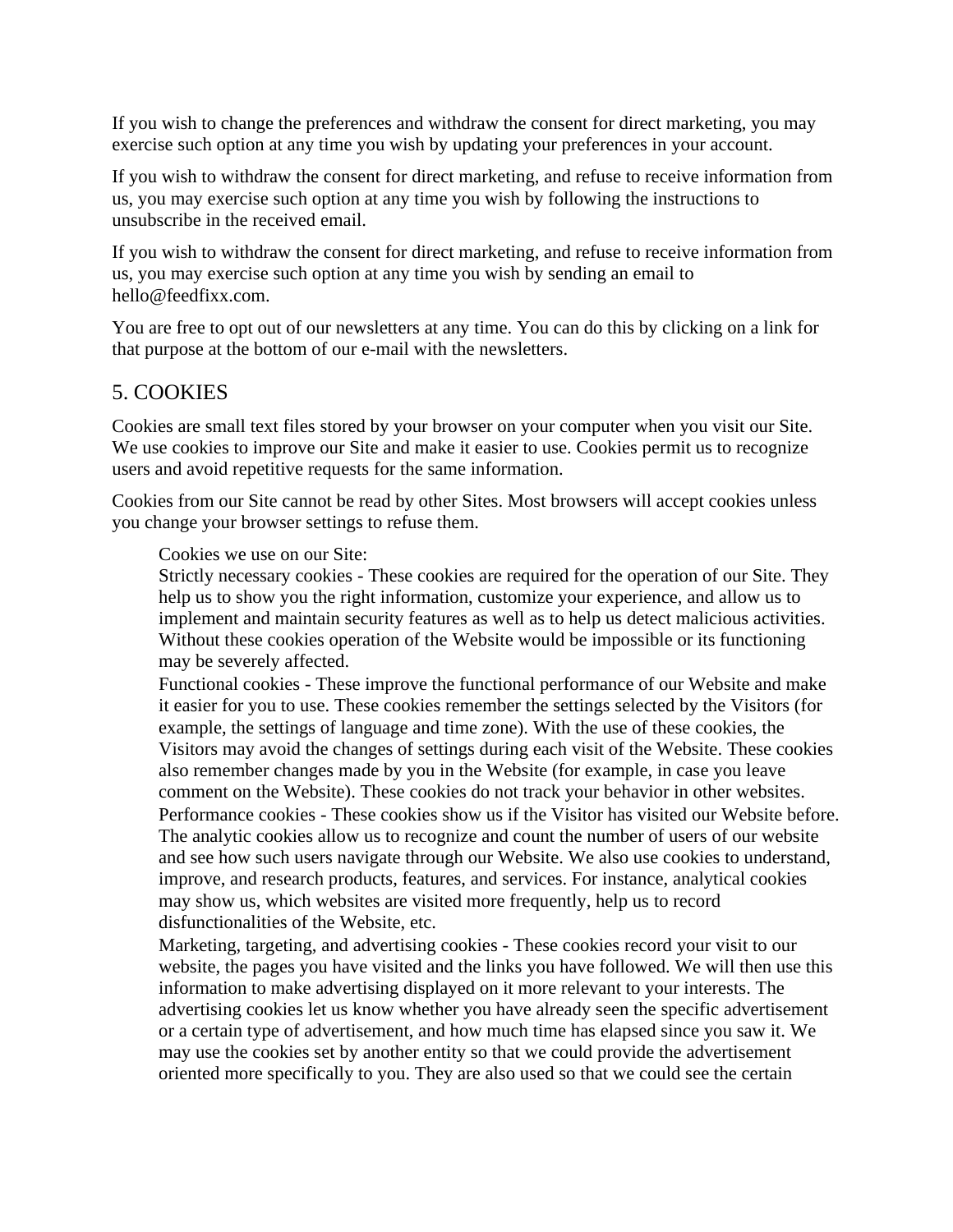advertisements only a certain number of times and that it would help to measure the efficiency of advertising.

You may find more information about how to delete cookies, as well as the other useful information related to the use of the cookies, on the website http://www.allaboutcookies.org/.

## 6. INFORMATION FROM MINORS

This site and our Services are not intended for or directed to persons under the age of 18. We do not knowingly collect or ask for information from minors. We do not knowingly allow minors to use our Site or Services.

We will delete any information we discover is collected from a minor. Please contact us using the contact details below if you believe we might have information about a minor.

### 7. SENSITIVE INFORMATION

We do not collect sensitive information such as political opinions, religious or philosophical beliefs, racial or ethnic origin, genetic data, biometric data, health data or data related a sexual orientation.

Please do not send, upload, or provide us any sensitive data and contact us using the contact details below if you believe that we might have such information. We have a right to delete any information we believe it might contain sensitive data.

### 8. PAYMENT INFORMATION

To order and use our services we may require you to provide certain financial information to facilitate the processing of payments. We will not store or collect your payment card details. That information is provided directly to our third-party payment processors whose use of your Personal information is governed by their Privacy Policy. All payment data is stored by . You may find their privacy policy link(s) here: .

#### 9. RETENTION

We retain your personal information to provide services to you and as otherwise necessary to comply with our legal obligation, resolve disputes, and enforce our agreements.

We will retain your personal information not longer than you keep your account, unless we are otherwise required by law or regulations to retain your personal information longer.

We will retain your personal information as long as we need it to provide services to you, unless we are otherwise required by law or regulations to retain your personal information longer.

If you would like to stop us using your personal information, you shall request that we erase your personal information and close your Account. Please note that even after deletion of your account we may keep some of your information for tax, legal reporting and auditing obligations.

### 10. SECURITY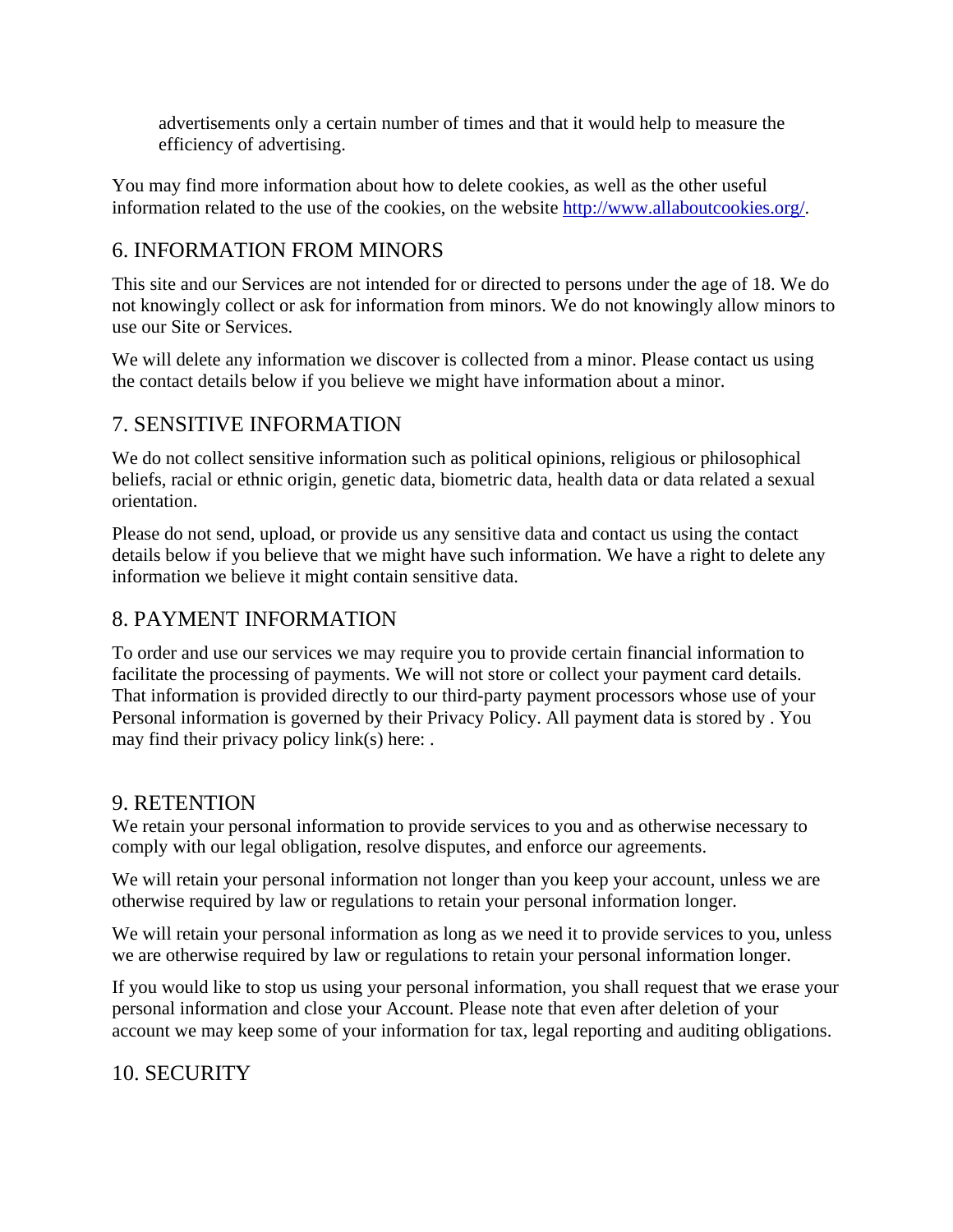We have implemented security measures designed to protect the personal information you share with us, including physical, electronic and procedural measures. Among other things, we regularly monitor our systems for possible vulnerabilities and attacks.

Regardless of the measures and efforts taken by us, the transmission of information via internet, email or text message is not completely secure. We do not guarantee the absolute protection and security of your personal information or any other User Content you upload, publish or otherwise share with us or anyone else.

We therefore encourage you to avoid providing us or anyone with any sensitive information of which you believe its disclosure could cause you substantial or irreparable harm.

If you have any questions regarding the security of our Site or Services, you are welcome to contact us at hello@feedfixx.com.

### 11. YOUR RIGHTS

You are entitled to a range of rights regarding the protection of your personal information. Those rights are:

The right to access the information we have about you. If you wish to access your personal information that we collect, you can do so at any time by contacting us using the contact details provided below.

The right to rectify inaccurate information about you. You can correct, update or request deletion of your personal information by contacting us using the contact details provided below.

The right to object the processing. When we rely on your consent to process your personal information, you may withdraw consent at any time by contacting us using the contact details provided below. This will not affect the lawfulness of processing prior to the withdrawal of your consent.

The right to lodge a complaint. You can raise questions or complaints to the national Data Protection Agency in your country of residence in the event where your rights may have been infringed. However, we recommend attempting to reach a peaceful resolution of the possible dispute by contacting us first. The right to erase any data concerning you. You may demand erasure of data without undue delay for legitimate reasons, e.g. where data is no longer necessary for the purposes it was collected, or where the data has been unlawfully processed.

### 12. APPLICATION OF POLICY

This Policy was created with the help of the Privacy Policy Generator from TermsHub and applies only to the services offered by our Company. Our Policy does not apply to services offered by other companies or individuals, including products or sites that may be displayed to you in search results, sites that may include our services or other sites linked from our Site or Services.

### 13. AMENDMENTS